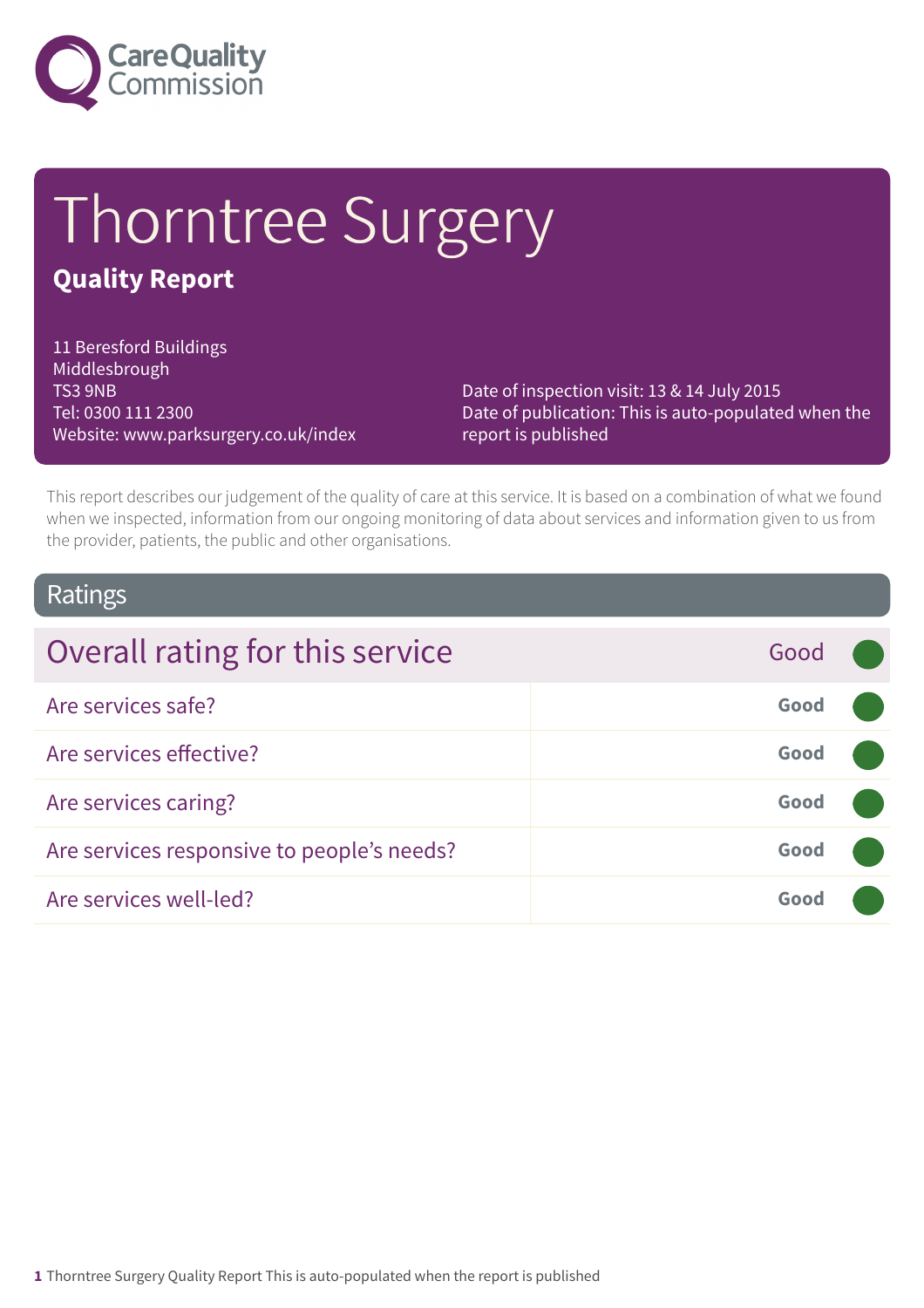# Summary of findings

### **Contents**

| Summary of this inspection                  | Page           |
|---------------------------------------------|----------------|
| Overall summary                             | $\overline{2}$ |
| The five questions we ask and what we found | 3              |
| The six population groups and what we found | 5              |
| What people who use the service say         | 8              |
| Areas for improvement                       | 8              |
| Detailed findings from this inspection      |                |
| Our inspection team                         | 9              |
| Background to Thorntree Surgery             | $\overline{9}$ |
| Why we carried out this inspection          | $\overline{9}$ |
| How we carried out this inspection          | 9              |
| Detailed findings                           | 11             |

### Overall summary

### **Letter from the Chief Inspector of General Practice**

We carried out an announced comprehensive inspection at Thorntree Surgery on 13 & 14 July 2015. Overall the practice is rated as good.

Please note that when referring to information throughout this report, for example any reference to the Quality and Outcomes Framework data, this relates to the most recent information available to the CQC at that time.

Our key findings across all the areas we inspected were as follows;

- Patients who used the service were kept safe and protected from avoidable harm. The building was well maintained and clean.
- All the patients we spoke with were positive about the care and treatment they received. Patients told us they were treated with dignity and respect and staff were caring, professional and helpful.
- There was good collaborative working between the practice and other health and social care agencies that ensured patients received the best outcomes. Clinical decisions followed best practice guidelines.
- The practice met with the local Clinical Commissioning Group (CCG) to discuss service performance and improvement issues.
- There were good governance and risk management measures in place. The leadership team were visible and staff we spoke with said they found them very approachable.

However there were areas of practice where the provider should make improvements

• Ensure the practice has a written strategy which outlines their vision and plans for the future.

### **Professor Steve Field (CBE FRCP FFPH FRCGP)**

Chief Inspector of General Practice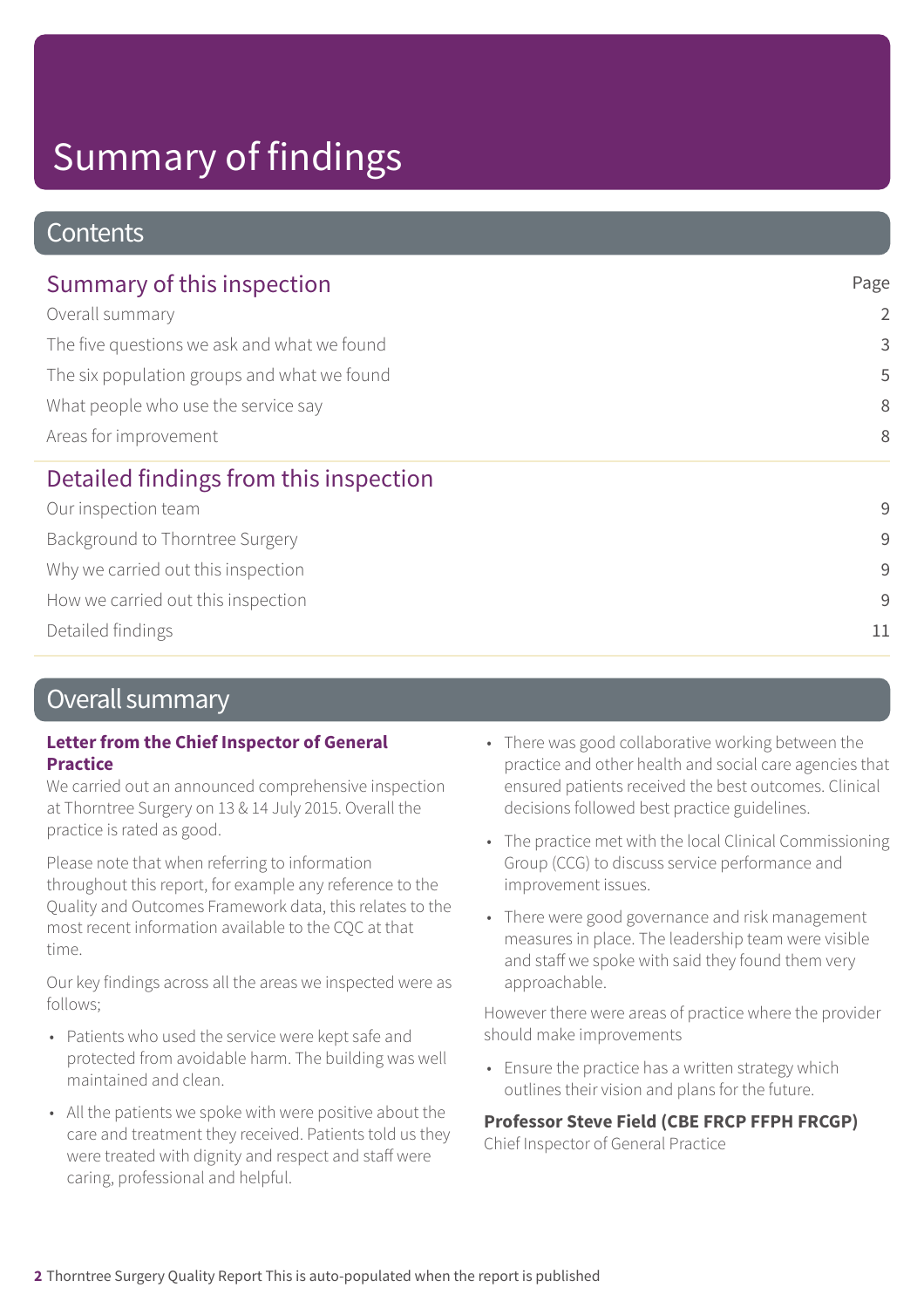| The five questions we ask and what we found |  |  |  |
|---------------------------------------------|--|--|--|
|---------------------------------------------|--|--|--|

We always ask the following five questions of services.

#### **Are services safe?**

The practice is rated as good for providing safe services. Staff understood and fulfilled their responsibilities to raise concerns, and to report incidents and near misses. Lessons were learned and communicated to support improvement. Information about safety was recorded, monitored, appropriately reviewed and addressed. Risks to patients were assessed and well managed. There were enough staff to keep patients safe.

### **Are services effective?**

The practice is rated as good for providing effective services. Data showed on the whole patient outcomes were at or above average for the locality. Staff referred to guidance from the National Institute for Health and Care Excellence and used it routinely. Patients' needs were assessed and care was planned and delivered in line with current legislation. This included assessing capacity and promoting good health. Staff had received training appropriate to their roles and any further training needs had been identified and appropriate training planned to meet these needs. There was evidence of appraisals and personal development plans for all staff. Staff worked with multidisciplinary teams.

#### **Are services caring?**

The practice is rated as good for providing caring services. Data showed that patients rated the practice well for several aspects of care. Feedback from patients about their care and treatment was positive. Patients said they were treated with compassion, dignity and respect and they were involved in decisions about their care and treatment. Information to help patients understand the services available was easy to understand. We also saw that staff treated patients with kindness and respect, and maintained confidentiality.

#### **Are services responsive to people's needs?**

The practice is rated as good for providing responsive services. It reviewed the needs of its local population and engaged with the NHS Area Team and Clinical Commissioning Group (CCG) to secure improvements to services where these were identified. Patients told us they could get an appointment with a named GP and urgent appointments were available the same day. The practice had good facilities and was well equipped to treat patients and meet their needs. Information about how to complain was available and the practice responded to complaints and comments appropriately.

**Good –––**

**Good –––**

**Good –––**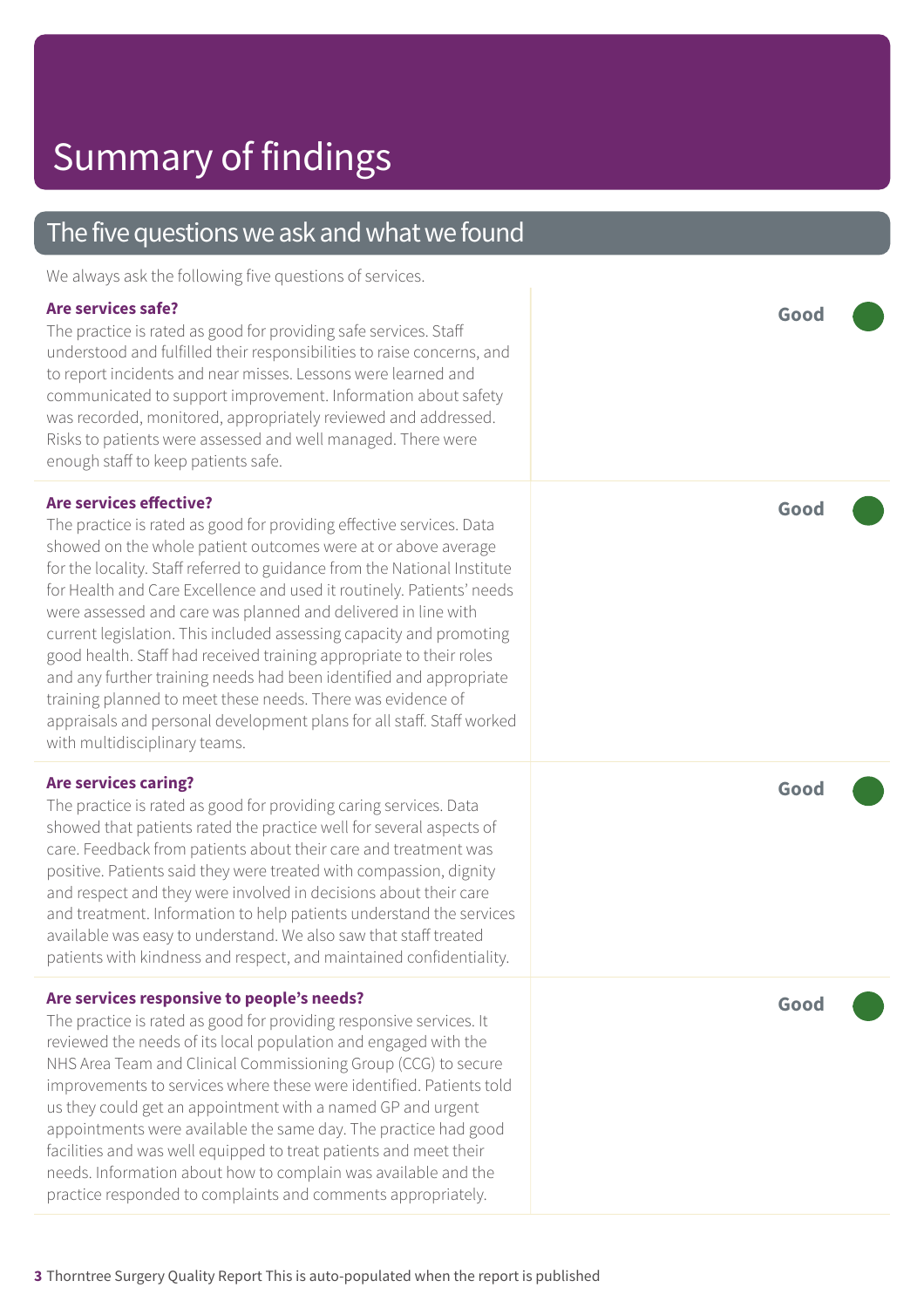### **Are services well-led?**

The practice is rated as good for being well-led. The leadership team was visible and it had a clear vision and purpose. Staff were clear about the vision and their responsibilities in relation to this. There was a leadership structure and staff felt supported by management. Governance arrangements were in place and there were systems for identifying and managing risks. Staff were committed to maintaining and improving standards of care. Key staff were identified as leads for different areas in the practice and staff were clear who the leads were. Staff were well supported by the GPs and practice manager.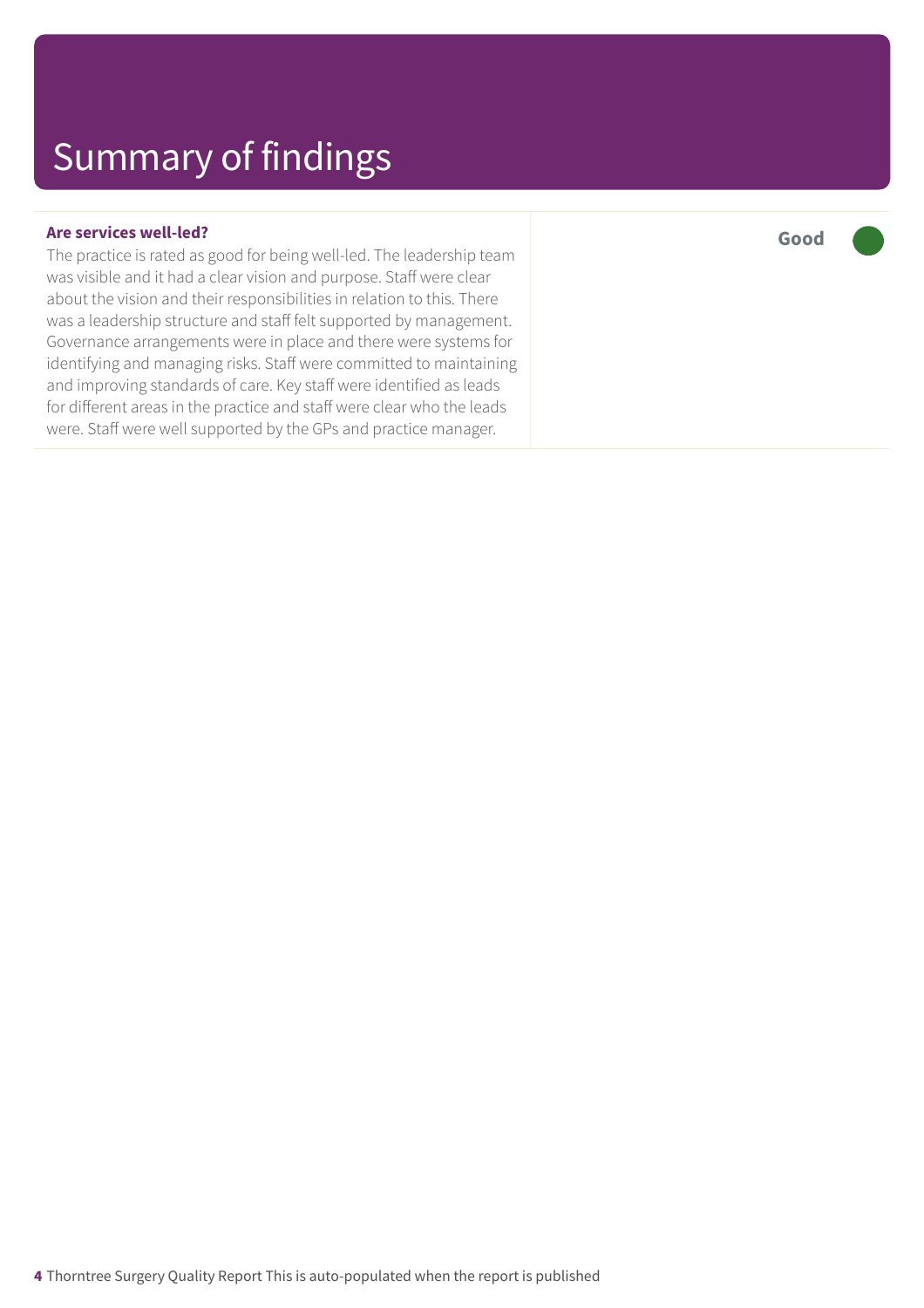### The six population groups and what we found

We always inspect the quality of care for these six population groups.

### **Older people**

The practice is rated as good for the care of older people. The practice was knowledgeable about the number and health needs of older patients using the service and actively reviewed the care and treatment needs of these patients. Nationally reported data showed that outcomes for patients were good for conditions commonly found in older people. Patients over the age of 75 had a named GP. The practice was responsive to the needs of older people, and offered home visits and rapid access appointments for those with enhanced needs.

### **People with long term conditions**

The practice is rated as good for the care of people with long-term conditions. Nursing staff had lead roles in chronic disease management and patients at risk of hospital admission were identified as a priority. Longer appointments and home visits were available when needed. All these patients had a named GP and a structured annual review to check that their health and medication needs were being met. For those people with the most complex needs, the named GP worked with relevant health and care professionals to deliver a multidisciplinary package of care.

### **Families, children and young people**

The practice is rated as good for the care of families, children and young people. There were systems in place to identify and follow up children living in disadvantaged circumstances and who were at risk, for example, children and young people who had a high number of A&E attendances. The practice offered comprehensive vaccination programmes which were managed effectively. Immunisation rates were relatively high for all standard childhood immunisations. The practice monitored any non-attendance of babies and children at vaccination clinics and worked with the health visiting service to follow up any concerns.

Appointments were available outside of school hours and the premises were suitable for children and babies. We saw good examples of joint working with midwives, health visitors and school nurses. There was a midwife clinic held at the practice and patients' care was shared between the midwife and GPs.

The practice had worked to reduce the number of teenage pregnancies which had been on average six per year over the past eight years. There had only been one to date in 2015.

**Good –––**

**Good –––**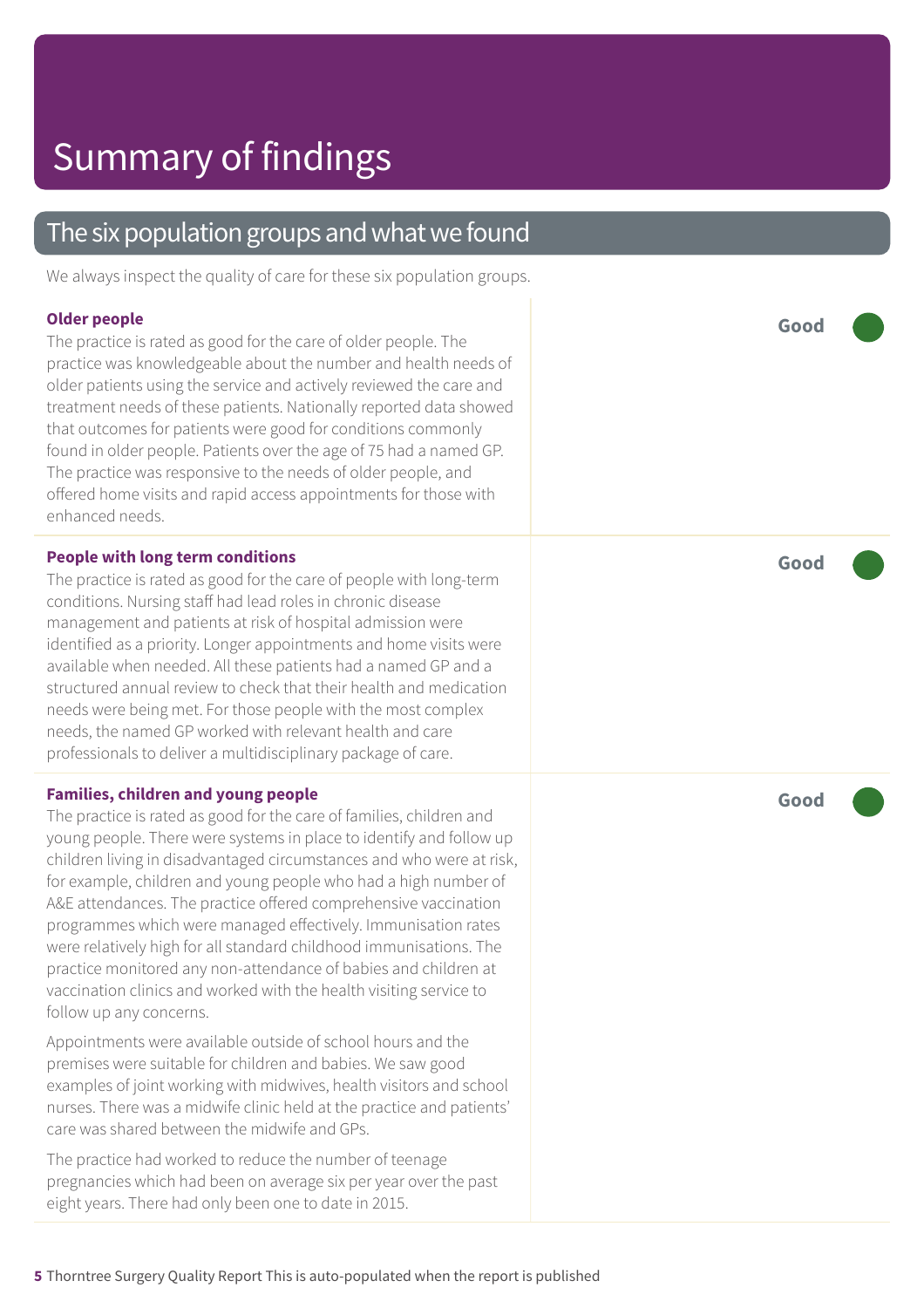# Summary of findings

### **Working age people (including those recently retired and students)**

The practice is rated as good for the care of working-age people (including those recently retired and students). The needs of this population group had been identified and the practice had adjusted the services it offered to ensure these were accessible, flexible and offered continuity of care. The practice provided a range of options for patients to consult with the GP and nurse. The practice was proactive in offering online services. Useful information was available in the practice and on the website as well as a full range of health promotion and screening that reflected the needs for this age group. Extended hours were provided on a Saturday morning once a month at Thorntree surgery and on Tuesday and Thursday evenings at the provider's Park Surgery site.

The practice offered an enhanced service to provide vasectomy surgery for their own patients and those from any practice in the South Tees area. They also provided a sexual health enhanced service at their Park surgery site.

#### **People whose circumstances may make them vulnerable**

The practice is rated as good for the care of people whose circumstances may make them vulnerable. The practice held a register where necessary, of patients living in vulnerable circumstances including homeless people, travellers and those with a learning disability. The practice offered these patients longer appointments. We found that all of the staff had a very good understanding of what services were available within their catchment area, such as supported living services, care homes and families with carer responsibilities.

Staff knew how to recognise signs of abuse in vulnerable adults and children. Staff were aware of their responsibilities regarding information sharing, documentation of safeguarding concerns and how to contact relevant agencies in normal working hours and out of hours. They had access to the practices' policy and procedures and discussed vulnerable patients at the clinical meetings.

### **People experiencing poor mental health (including people with dementia)**

The practice is rated as good for the care of people experiencing poor mental health (including people with dementia). The practice maintained a register of patients who experienced mental health problems including dementia. The register supported clinical staff to offer patients an annual appointment for a health check and a

**Good –––**

**Good –––**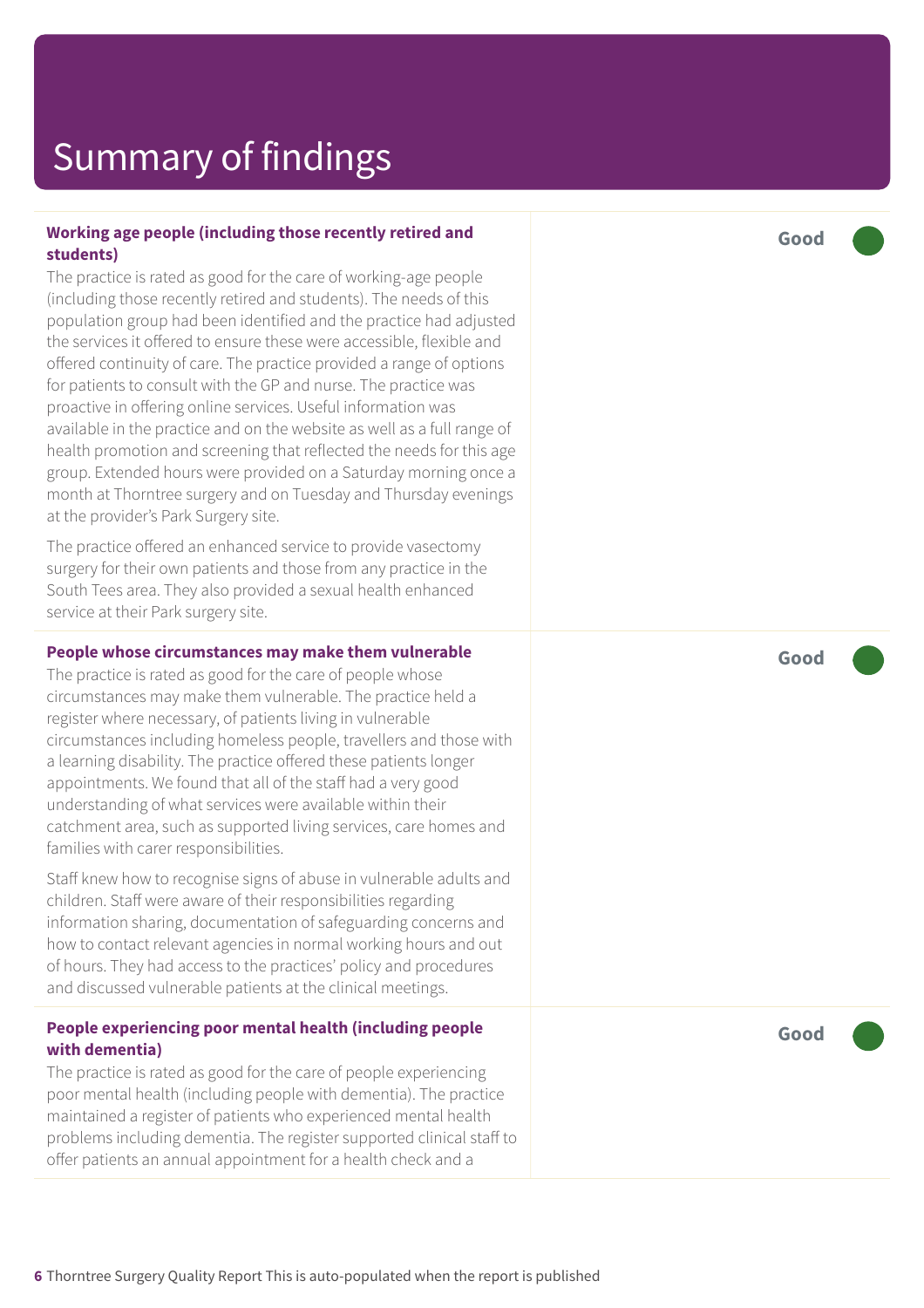# Summary of findings

medicines review. Data for 2013/2014 showed 83.3% of patients diagnosed with dementia had received a face to face review in the previous 12 months; this was 5.2% above the local CCG average and 5.4% above the national average.

The practice regularly worked with multi-disciplinary teams in the case management of people experiencing poor mental health, including those with dementia. Information was available for patients on counselling services and support groups. A counsellor and an alcohol support worker attended the Park surgery site practice once a week which patients could access when needed.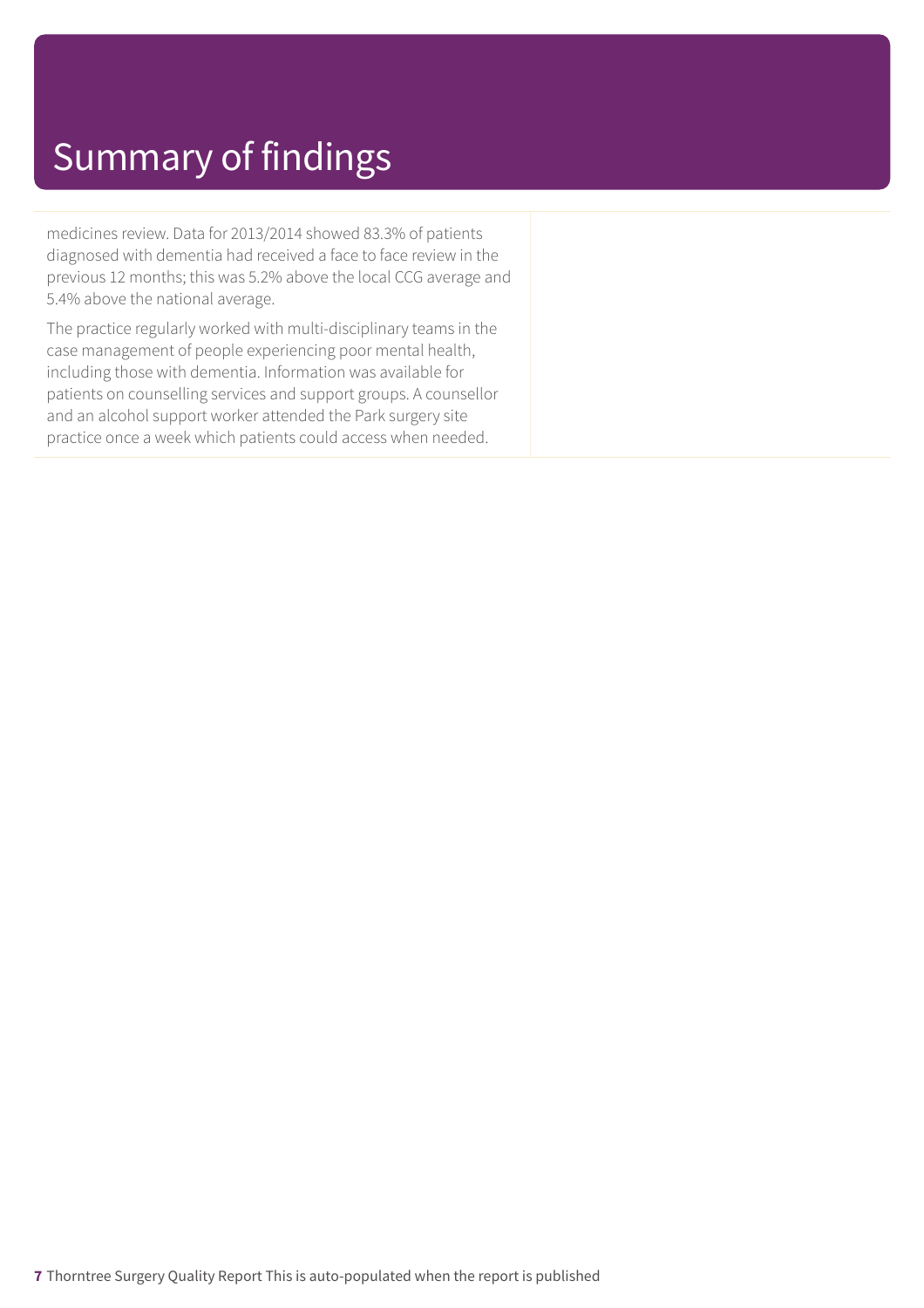### What people who use the service say

The National GP patient survey results published on the 15 June 2015 showed the practice was performing below the local CCG and national average in most areas. There were 432 survey forms distributed for Thorntree Surgery and 51 forms were returned, a response rate of 12%.

- 73% find it easy to get through to this surgery by phone compared with a CCG average of 77% and a national average of 73%.
- 76% find the receptionists at this surgery helpful compared with a CCG average of 89% and a national average of 87%.
- 73% were able to get an appointment to see or speak to someone the last time they tried compared with a CCG average of 87% and a national average of 85%.
- 82% say the last appointment they got was convenient compared with a CCG average of 93% and a national average of 92%.
- 60% describe their experience of making an appointment as good compared with a CCG average of 76% and a national average of 73%.
- 77% usually wait 15 minutes or less after their appointment time to be seen compared with a CCG average of 72% and a national average of 65%.

• 53% feel they don't normally have to wait too long to be seen compared with a CCG average of 64% and a national average of 58%.

As part of our inspection we also asked for CQC comment cards to be completed by patients prior to our inspection. We received 10 completed comment cards all of which were very positive about the service and standard of care received. Patients said staff were polite and helpful and always treated them with dignity and respect. Patients described the service as brilliant, excellent, very good and very helpful. They said the staff were friendly, polite and showed compassion and care.

We spoke with 2 patients during the inspection and they also confirmed that they had received very good care and attention and they felt that all the staff treated them with dignity and respect.

We looked at the results of the Practice's 'Family and Friends' survey results for Dec 2014 to March 2015. They were also positive about the services delivered.

### Areas for improvement

#### **Action the service SHOULD take to improve**

• Ensure the practice has a written strategy which outlines their vision and plans for the future.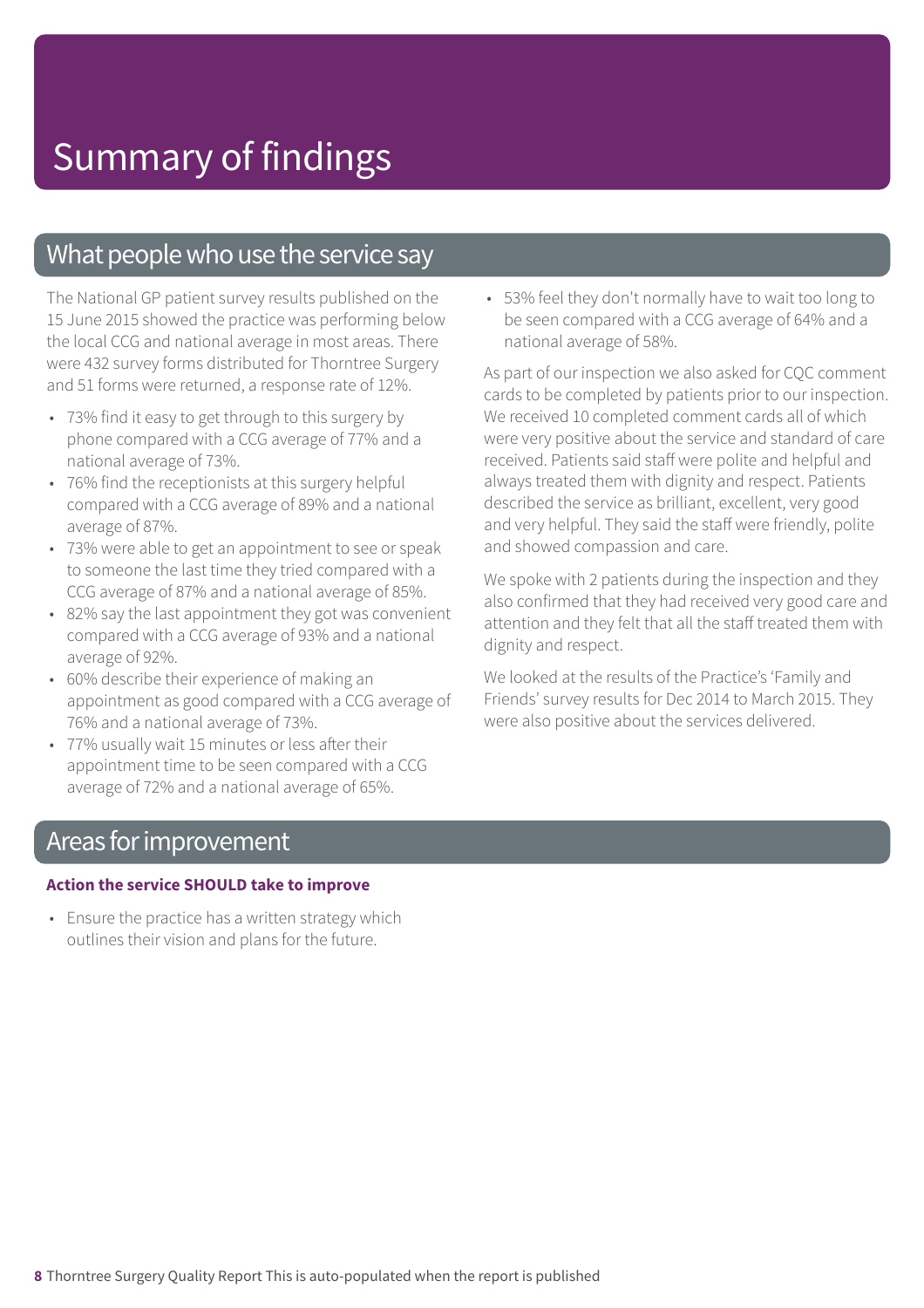

# Thorntree Surgery **Detailed findings**

### Our inspection team

### **Our inspection team was led by:**

a CQC Inspector and included a second CQC Inspector, a GP Specialist Advisor, a Practice Manager Specialist Advisor and an Expert by Experience.

### **Background to Thorntree Surgery**

Thorntree Surgery is situated on a housing estate in east Middlesbrough and provides services under a General Medical Services (GMS) contract with NHS England, Durham, Darlington And Tees Area Team to the practice population of 2259, covering patients of all ages.

The proportion of the practice population in the 65 years and over age group is lower than the England average. The practice population in the under 18 age group is higher than the England average. The practice scored one on the deprivation measurement scale, which is the lowest decile. People living in more deprived areas tend to have greater need for health services. The overall practice deprivation score is much higher than the England average, the practice is 61.5 and the England average is 23.6.

The practice has three GP partners and three associate GPs, three male and three female. The practice manager is also a partner. There is an assistant practice manager, three nurse practitioners, five practice nurses and three health care assistants. The practice has a team of secretarial, administration and reception staff.

The practice has opted out of providing out of hours services (OOHs) for their patients. When the practice is closed patients use the 111 service to contact the OOHs provider. The Out of Hours service is provided by Northern Doctors Urgent Care (NDUC). Information for patients requiring urgent medical attention out of hours is available in the waiting area, in the practice information leaflet and on the practice website.

The practice is open between 8.30am to 5.30pm Monday to Friday. Appointments are from 9.00am to 4.50pm daily. Extended hours surgeries are provided on a Saturday morning once a month at Thorntree surgery and on a Tuesday and Thursday evening until 7.50pm at the provider's Park Surgery site. The practice closes on a Wednesday between 12pm and 2.00pm for staff training or meetings, the phone line is transferred and is always answered so any urgent queries are dealt with. The practice, along with all other practices in the South Tees CCG area have a contractual agreement for NDUC to provide OOHs services from 6.00pm and this has been agreed with the NHS England area team.

### Why we carried out this inspection

We inspected this service as part of our comprehensive inspection programme. We carried out an announced inspection to check whether the provider is meeting the legal requirements and regulations associated with the Health and Social Care Act 2008, to look at the overall quality of the service, and to provide a rating for the service under the Care Act 2014.

### How we carried out this inspection

To get to the heart of patients' experiences of care and treatment, we always ask the following five questions: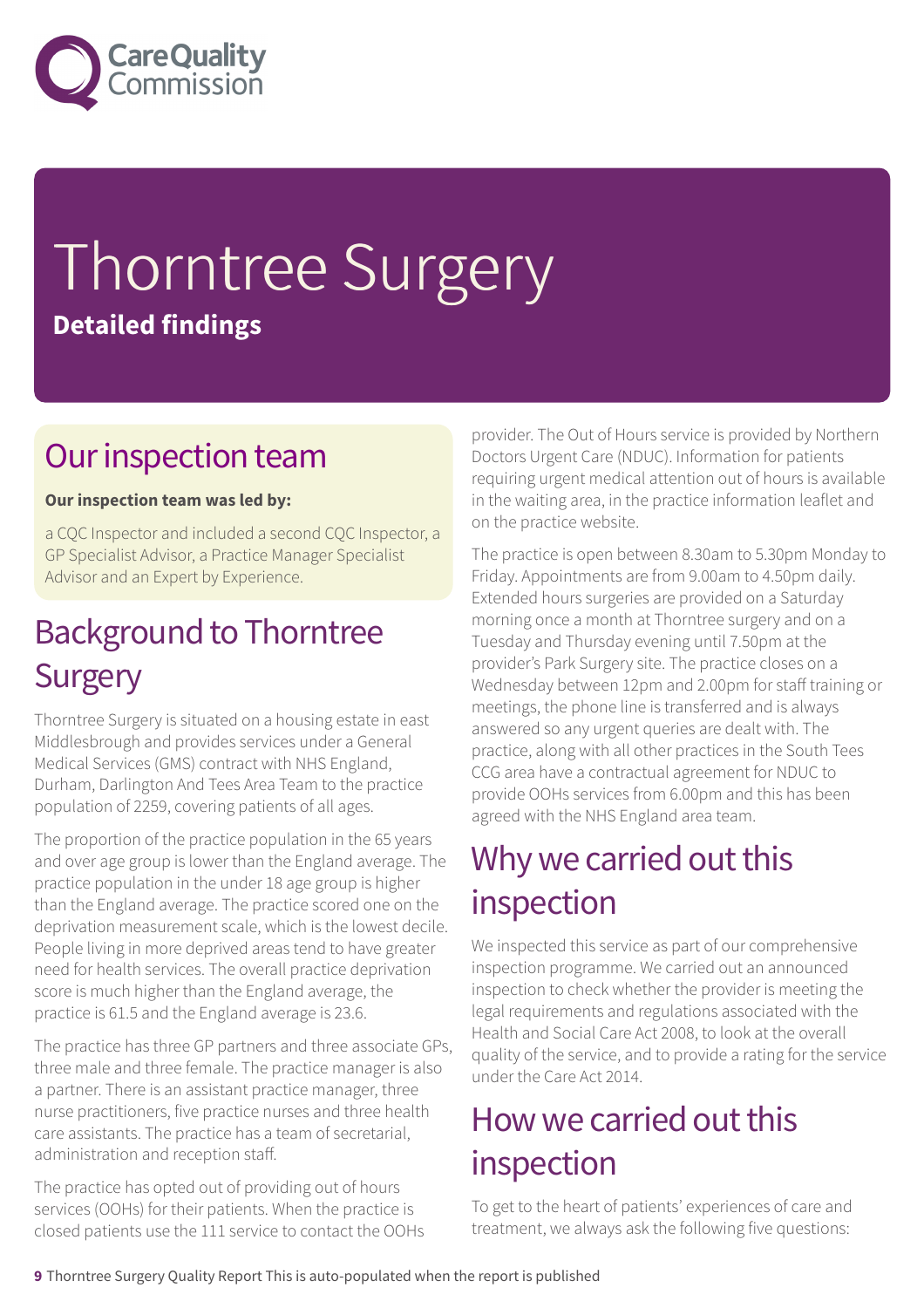# Detailed findings

- Is it safe?
- Is it effective?
- Is it caring?
- Is it responsive to people's needs?
- Is it well-led?

We also looked at how well services are provided for specific groups of people and what good care looks like for them. The population groups are:

- Older people
- People with long-term conditions
- Families, children and young people
- Working age people (including those recently retired and students)
- People whose circumstances may make them vulnerable
- People experiencing poor mental health (including people with dementia)

Before visiting, we reviewed a range of information we held about the service and asked other organisations to share what they knew about the service. We reviewed policies, procedures and other information the practice provided before and during the inspection. We carried out an announced visit on the 13 and 14 July 2015.

During our visit we spoke with a range of staff including two GPs, two nurse practitioners, two practice nurses and a health care assistant. We also spoke with the practice manager and assistant practice manager, two receptionists, the secretary and one administrator. We spoke with two patients who used the service and observed how staff spoke to, and interacted with patients when they were in the practice and on the telephone. We also reviewed 10 CQC comment cards where patients were able to share their views and experiences of the service.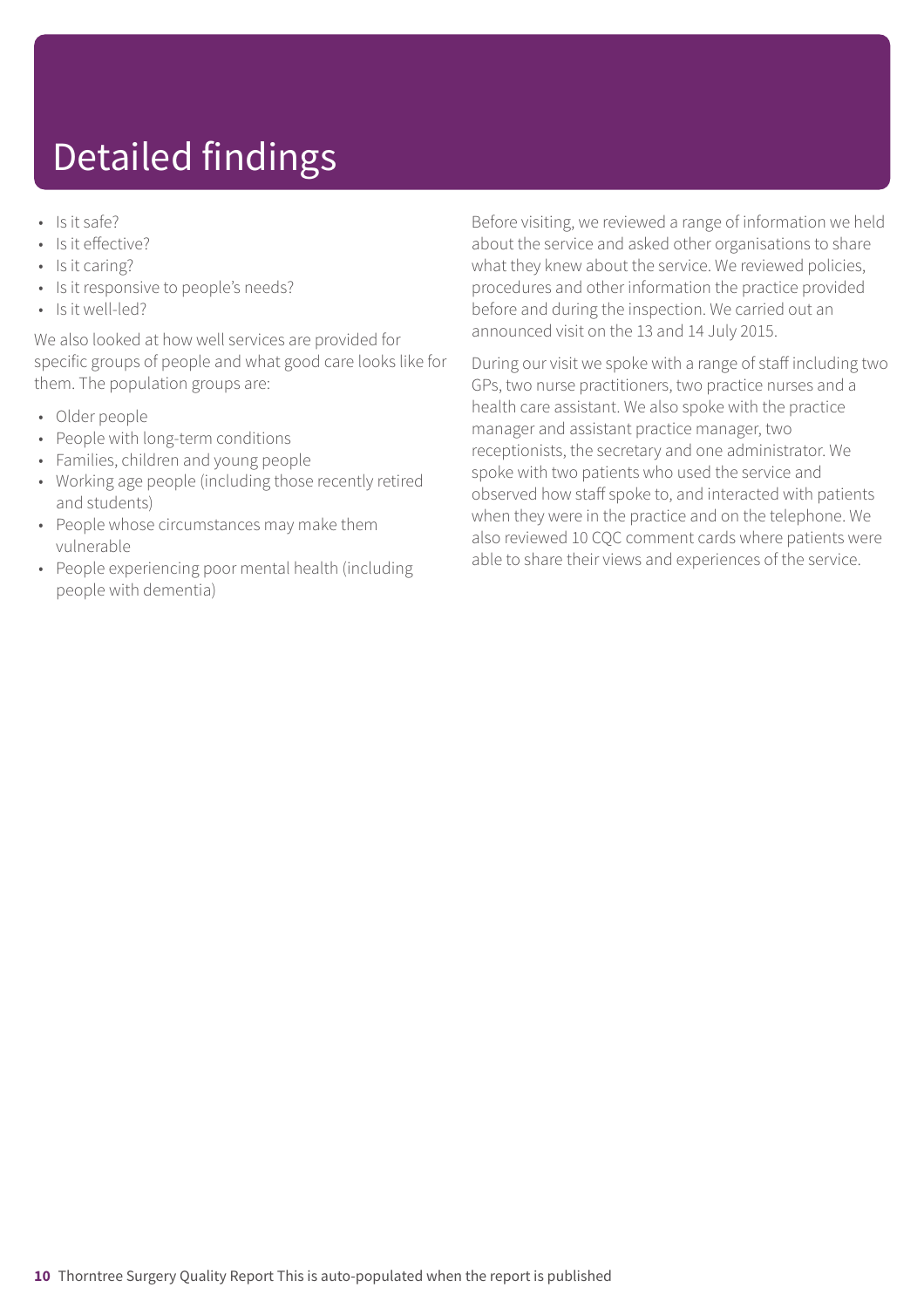# Are services safe?

# **Our findings**

### **Safe track record and learning**

There was an open and transparent approach and a system in place for reporting and recording significant events. People affected by significant events received a timely apology and were told about actions taken to improve care. Staff told us they would inform the practice manager of any incidents. There was also a paper form and a form available on the practice's computer system that staff could complete. All complaints received by the practice were entered onto the system and automatically treated as a significant event. The practice carried out an analysis of the significant events.

We reviewed safety records, incident reports and minutes of meetings where these were discussed. Lessons were shared to make sure action was taken to improve safety in the practice. For example, a patient was seen by a nurse practitioner but they were not the correct patient and had mistakenly gone in when the nurse had called the name which was similar to their own. The error was identified when the patient looked at the prescription they had been given, an apology was given and a new prescription was issued. The practice reiterated its' policy to all staff that they should check a patient's identity, name and date of birth, before commencing a consultation. This was discussed at staff meetings and all staff reminded of the correct procedure.

Safety was monitored using information from a range of sources, including National Institute for Health and Care Excellence (NICE) guidance. This enabled staff to understand risks and gave a clear, accurate and current picture of safety. The practice used the National Reporting and Learning System (NRLS) eForm to report patient safety incidents.

### **Overview of safety systems and processes**

The practice had clearly defined systems, processes and practices in place to keep people safe, which included:

• Arrangements were in place to safeguard adults and children from abuse that reflected relevant legislation and local requirements and policies were accessible to all staff. The policies clearly outlined who to contact for further guidance if staff had concerns about a patient's welfare. There was a lead member of staff for

safeguarding. The GPs attended safeguarding meetings when possible and always provided reports where necessary for other agencies. Staff demonstrated they understood their responsibilities and staff told us they had received training relevant to their role.

- Information telling patients that they could ask for a chaperone was visible in the consulting rooms. Nursing staff acted as chaperones and understood their responsibilities, including where to stand to be able to observe the examination. Nursing staff had received a disclosure and barring check (DBS). (DBS checks identify whether a person has a criminal record or is on an official list of people barred from working in roles where they may have contact with children or adults who may be vulnerable).
- There were procedures in place for monitoring and managing risks to patients and staff safety. There was a health and safety policy available with a poster in the reception office. The practice had a fire risk assessment and fire drills had been carried out twice yearly. Staff were up to date with fire training and staff we spoke with were able to describe the action they would take in the event of a fire. All electrical equipment was checked to ensure the equipment was safe to use and clinical equipment was checked to ensure it was working properly. The practice also had a variety of other risk assessments in place to monitor safety of the premises such as control of substances hazardous to health, infection control and legionella.
- Appropriate standards of cleanliness and hygiene were followed. We observed the premises to be clean and tidy. One of the nurse practitioners was the infection prevention and control (IPC) lead who liaised with the local IPC teams to keep up to date with best practice. There was an infection control protocol in place and staff had received training. Annual infection control audits and quarterly monitoring were undertaken and we saw evidence that action was taken to address any improvements identified as a result.
- The arrangements for managing medicines in the practice, including emergency drugs and vaccinations, kept patients safe (including obtaining, prescribing, recording, handling, storing and security). Regular medication audits were carried out with the support of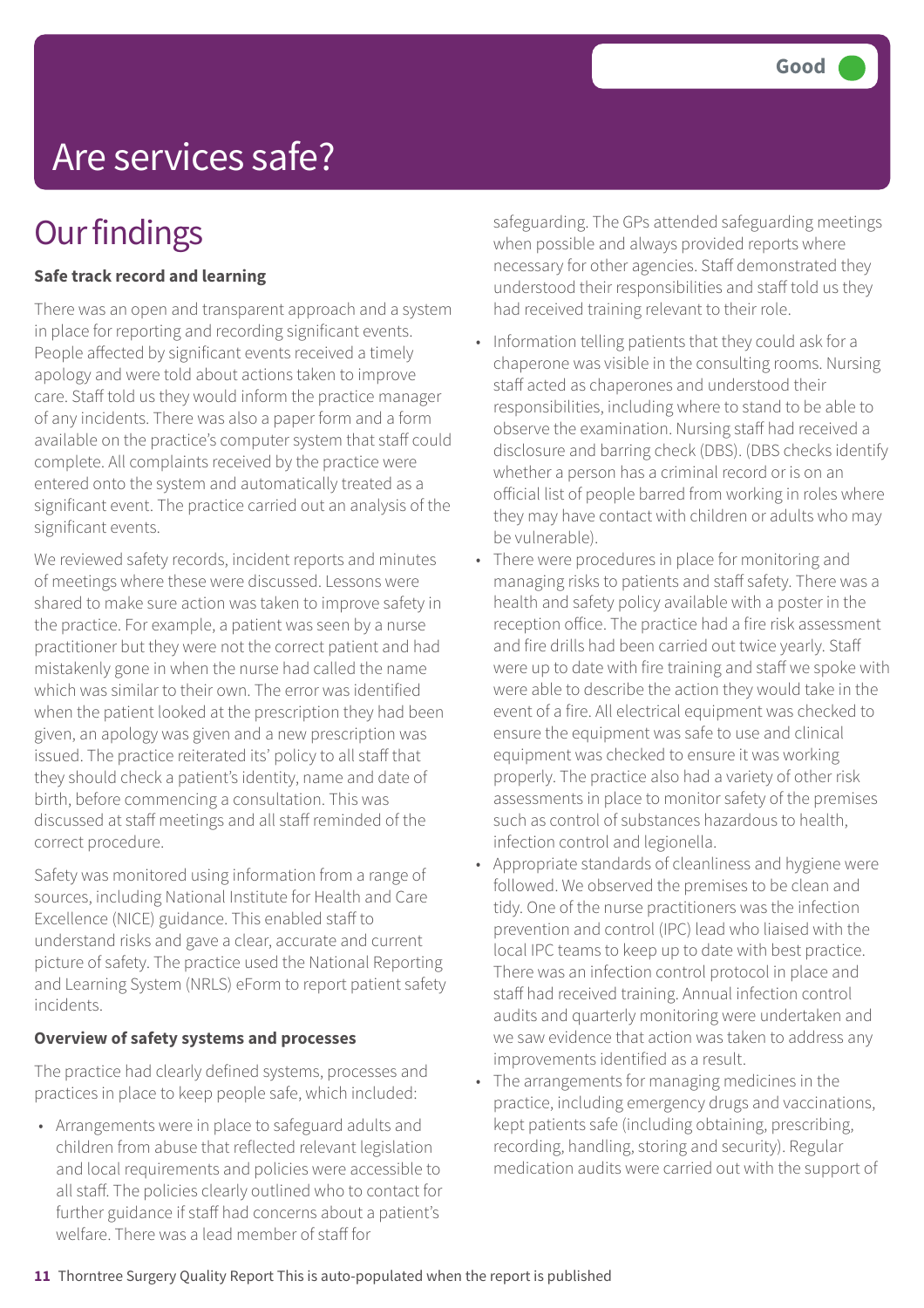### Are services safe?

the local CCG pharmacy teams to ensure the practice was prescribing in line with best practice guidelines for safe prescribing. Prescription pads were securely stored and there were systems in place to monitor their use.

- The practice had a recruitment policy which outlined the process and checks to be undertaken for all new staff. Recruitment checks were carried out and the four files we reviewed showed that appropriate recruitment checks had been undertaken prior to employment. For example, proof of identification, references, qualifications, registration with the appropriate professional body and the appropriate checks through the Disclosure and Barring Service.
- Arrangements were in place for planning and monitoring the number of staff and mix of staff needed to meet patients' needs. There was a rota system in place for all the different staffing groups to ensure that enough staff were on duty.

### **Arrangements to deal with emergencies and major incidents**

There was an instant messaging system on the computers in all the consultation and treatment rooms which alerted staff to any emergency. All staff received annual basic life support training and there were emergency medicines available in the treatment room. The practice had a

defibrillator and oxygen with adult and children's masks. There was also a first aid kit and accident book available. Emergency medicines were easily accessible to staff in a secure area of the practice and all staff knew of their location. All the medicines we checked were in date and fit for use.

The practice had a business continuity plan in place for major incidents such as power failure or building damage. The plan included emergency contact numbers for staff.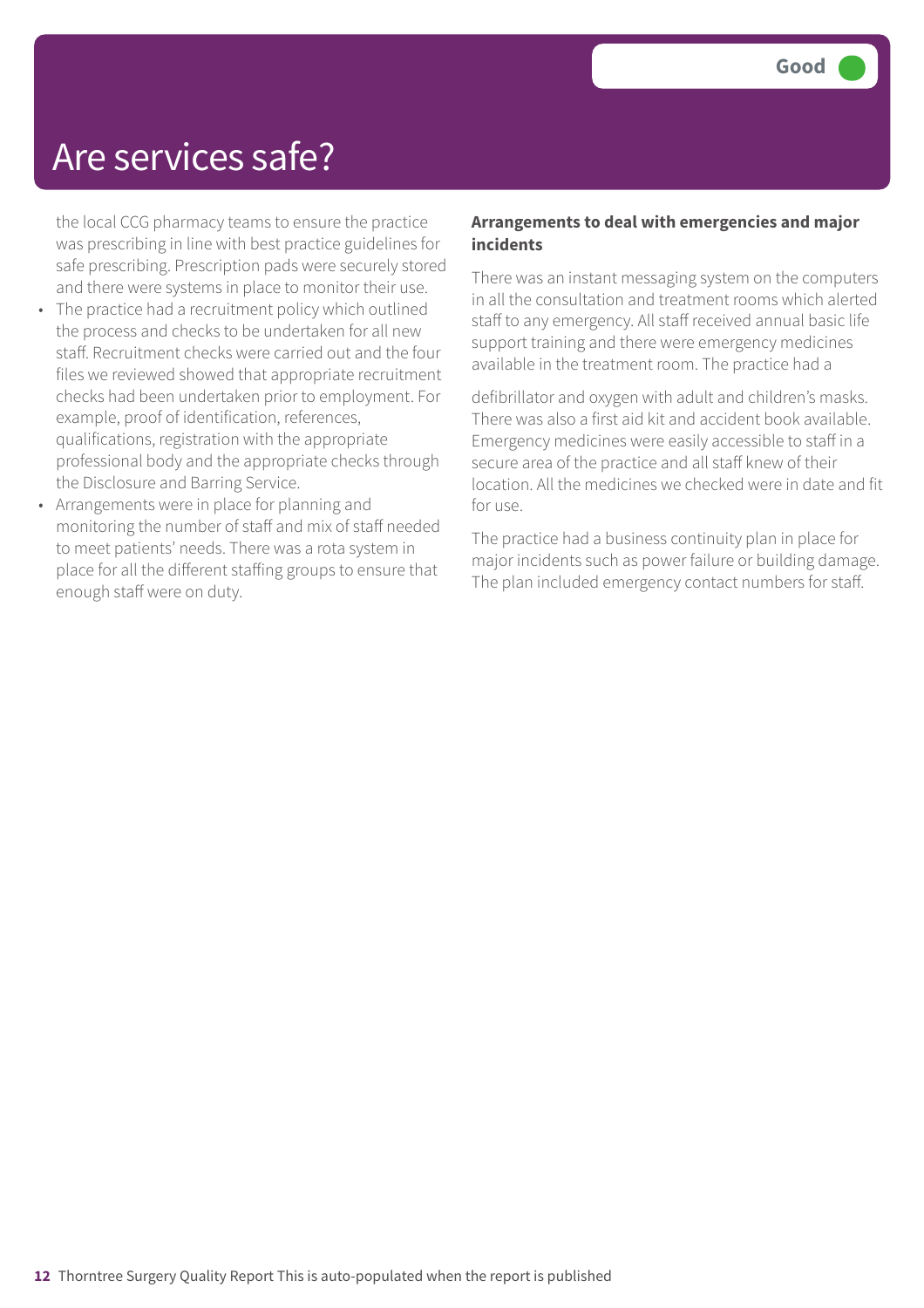# Are services effective?

(for example, treatment is effective)

# **Our findings**

### **Effective needs assessment**

The practice carried out assessments and treatment in line with relevant and current evidence based guidance and standards, including National Institute for Health and Care Excellence (NICE) best practice guidelines. The practice had systems in place to ensure all clinical staff were kept up to date. The practice had access to guidelines from NICE and used this information to develop how care and treatment was delivered to meet patients' needs. The practice monitored that these guidelines were followed through audits.

### **Management, monitoring and improving outcomes for people**

The practice participated in the Quality and Outcomes Framework (QOF). (This is a system intended to improve the quality of general practice and reward good practice). The practice used the information collected for the QOF and performance against national screening programmes to monitor outcomes for patients. Results from 2013/2014 showed the practice achieved 96.1% of the total number of points available. This practice was not an outlier for any QOF (or other national) clinical targets. Data from 2013/14 showed;

- Performance for diabetes related indicators was 87.7% which was 4.5% below the CCG and 2.4% below the national average.
- The percentage of patients with Chronic Obstructive Airways Disease (COPD) who have had a review, undertaken by a healthcare professional in the preceding 12 months, was 75% which was 1.6% above the CCG and 5.4% below the national average.
- Performance for asthma was 98.8% which was 5.1% above the CCG and 1.6% above the national average.
- Performance for the secondary prevention of coronary heart disease was 99.8.% which was 5.5% above the CCG and 6.7% above the national average.

Clinical audits were carried out to demonstrate quality improvement and all relevant staff were involved to improve care and treatment and people's outcomes. We were shown four clinical audits that had been completed in the last two years, and saw where improvements or changes in practice had been identified. There was one audit with a completed cycle. The practice participated in

applicable local audits, national benchmarking, accreditation and peer review. Findings were used by the practice to improve services. For example, an audit had been undertaken to ensure an anti-inflammatory medicine was been prescribed in line with current guidelines and was not being taken by patients in the identified at risk groups. The practice reviewed all the patients taking the medicine and discontinued the anti-inflammatory medicine for those in the high risk group and prescribed an alternative for their pain relief.

### **Effective staffing**

Staff had the skills, knowledge and experience to deliver effective care and treatment.

- The practice had an induction programme for newly appointed members of staff that covered such topics as safeguarding, fire safety, health and safety and confidentiality.
- The learning needs of staff were identified through a system of appraisals, meetings and reviews of practice development needs. Staff had access to appropriate training to meet these learning needs and to cover the scope of their work. This included on-going support during meetings, peer support, appraisals, facilitation and support for the revalidation of doctors. All staff had had an appraisal in April 2014 after which the practice had decided to move their appraisals to August each year. We saw that all the pre-appraisal questionnaires had been completed and staff had appraisal appointments booked.
- Staff told us they received training that included: safeguarding, fire procedures, basic life support and information governance awareness. Staff had access to and made use of e-learning training modules and in-house training.

### **Coordinating patient care and information sharing**

The information needed to plan and deliver care and treatment was available to relevant staff in a timely and accessible way through the practice's patient record system and their intranet system. This included care and risk assessments, care plans, medical records and test results. Information such as NHS patient information leaflets were also available. All relevant information was shared with other services in a timely way, for example when people were referred to other services.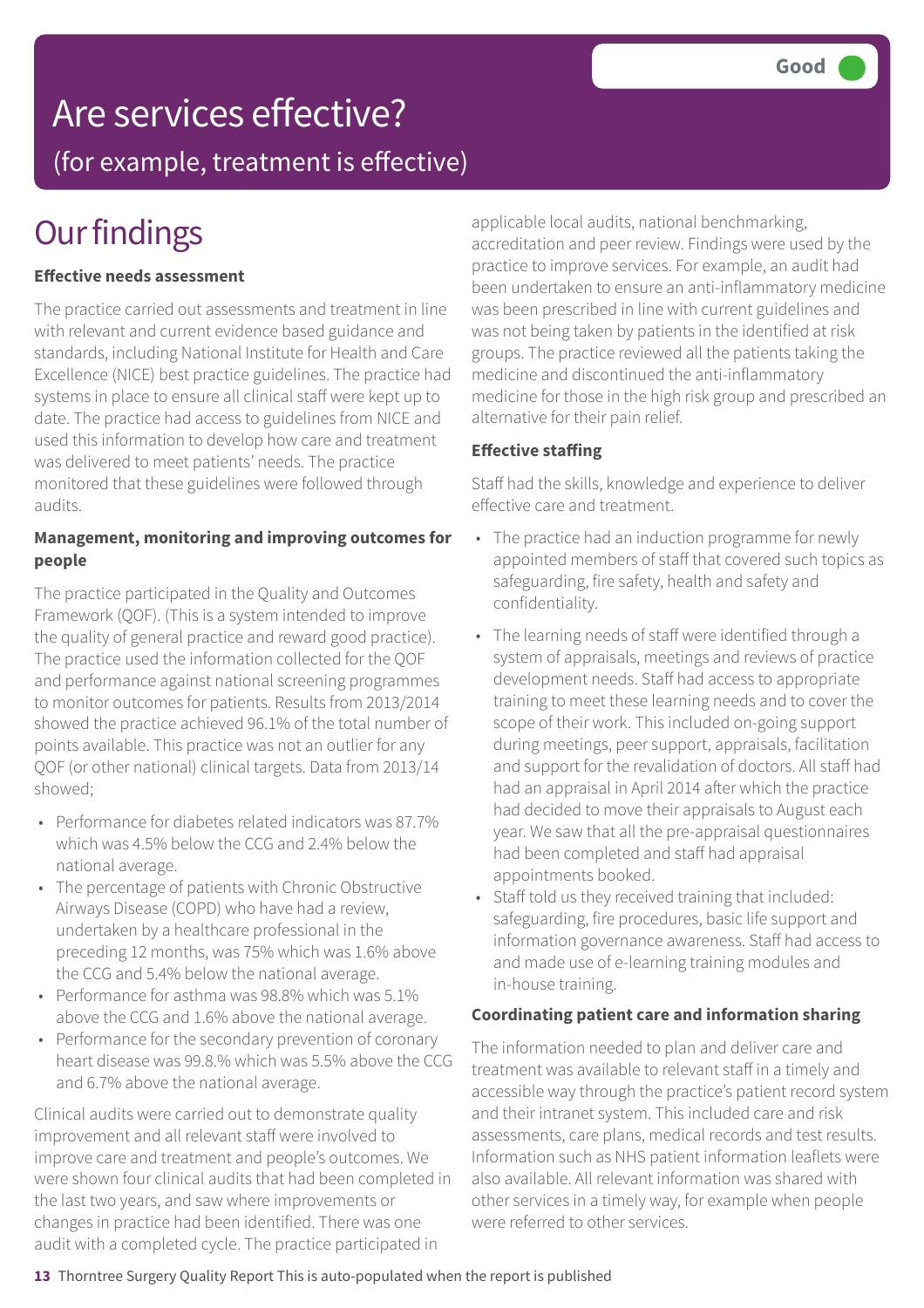# Are services effective? (for example, treatment is effective)

Staff worked together, and with other health and social care services to understand and meet the range and complexity of people's needs and to assess and plan on-going care and treatment. This included when people moved between services, including when they were referred, or after they were discharged from hospital. We saw evidence that multi-disciplinary team meetings took place on a bi-monthly basis and that care plans were routinely reviewed and updated.

### **Consent to care and treatment**

Patients' consent to care and treatment was always sought in line with legislation and guidance. Staff understood the relevant consent and decision-making requirements of legislation and guidance, including the Mental Capacity Act 2005. When providing care and treatment for children and young people, assessments of capacity to consent were also carried out in line with relevant guidance. Where a patient's mental capacity to consent to care or treatment was unclear the GP or nurse assessed the patient's capacity and, where appropriate, recorded the outcome of the assessment.

### **Health promotion and prevention**

Patients who may be in need of extra support were identified by the practice. These included patients in the last 12 months of their lives, carers, those at risk of developing a long-term condition, those requiring advice on their diet, smoking and alcohol cessation and those with mental health problems. Patients were then signposted to the relevant service. A clinical psychologist

and alcohol support worker service were available on the premises. Smoking cessation advice was available from a local support group. Patients who may be in need of extra support were identified by the practice.

The practice had a comprehensive screening programme. QOF data from 2013/2014 showed the practice's uptake for the cervical screening programme was 67.3%, which was 7.1% below the CCG and 9.6% below the national average. There was a policy to offer telephone reminders for patients who did not attend for their cervical screening test. By July 2015 the uptake had increased to 80.69%. The practice also encouraged its patients to attend national screening programmes for bowel and breast cancer screening.

Data from 2013/2014 showed childhood immunisation rates for the vaccinations given were above or comparable to the CCG and national averages for children aged 12 months, 2 and 5 years. For example, childhood immunisation rates for the vaccinations given to two and five year olds ranged from 82.4% to 96.1%. Flu vaccination rates for at risk groups were below the CCG and national average for diabetes and above the local CCG and national average for heart disease and chronic obstructive pulmonary disease.

Patients had access to appropriate health assessments and checks. These included health checks for new patients and NHS health checks for people aged 40–74. Appropriate follow-ups on the outcomes of health assessments and checks were made, where abnormalities or risk factors were identified.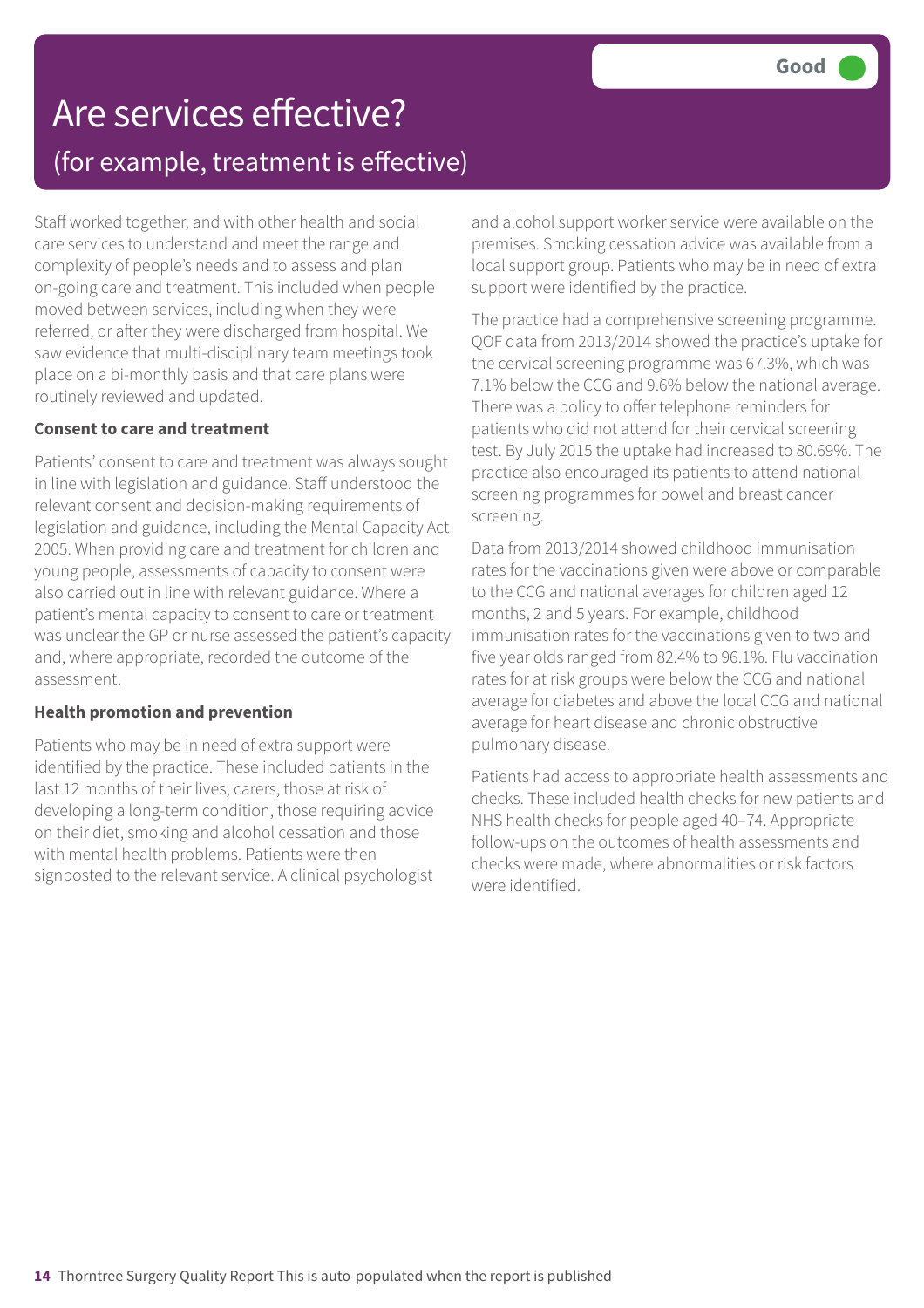# Are services caring?

# **Our findings**

### **Respect, dignity, compassion and empathy**

We observed throughout the inspection that members of staff were courteous and very helpful to patients both attending at the reception desk and on the telephone and that people were treated with dignity and respect. Curtains were provided in consulting rooms so that patients' privacy and dignity was maintained during examinations, investigations and treatments. We noted that consultation and treatment room doors were closed during consultations and that conversations taking place in these rooms could not be overheard. Reception staff knew when patients wanted to discuss sensitive issues or appeared distressed they could offer them a private room to discuss their needs.

Patient feedback on the CQC comment cards and from patients we spoke with was very positive about the service experienced. Patients said they felt the practice offered a very good service and staff were helpful, caring and treated them with dignity and respect. Comments highlighted that staff responded compassionately when they needed help and provided support when required.

Results from the national GP patient survey published in June 2015 showed patients were satisfied with how they were treated and that this was with compassion, dignity and respect. The practice was below the CCG and national average for consultations with doctors. It was above or similar to the CCG and national average for its satisfaction scores on consultations with nurses. For example:

- 71% said the GP gave them enough time compared to the CCG average of 88% and national average of 87%.
- 71% said the GP was good at listening to them compared to the CCG average of 89% and national average of 89%.
- 63% said the last GP they spoke to was good at treating them with care and concern compared to the CCG average of 86% and national average of 85%.
- 88% said they had confidence and trust in the last GP they saw compared to the CCG average of 95% and national average of 95%.
- 94% said the nurse gave them enough time compared to the CCG average of 93% and national average of 92%.
- 89% said the nurse was good at listening to them compared to the CCG average of 93% and national average of 91%.
- 92% said the last nurse they spoke to was good at treating them with care and concern compared to the CCG average of 92% and national average of 90%.
- 100% said they had confidence and trust in the last nurse they saw compared to the CCG average of 97% and national average of 97%.
- 76% patients said they found the receptionists at the practice helpful compared to the CCG average of 89% and national average of 87%.

### **Care planning and involvement in decisions about care and treatment**

Patients we spoke with told us that health issues were discussed with them and they felt involved in decision making about the care and treatment they received. They also told us they felt listened to and supported by staff and had sufficient time during consultations to make an informed decision about the choice of treatment available to them. Patient feedback on the comment cards we received was also positive and aligned with these views.

Results from the national GP patient survey published in June 2015 did not reflect what patients told us during the inspection and feedback on the comment cards. During the inspection patients were positive to questions about their involvement in planning and making decisions about their care and treatment from the GPs and nurses. The results in the survey were below the local CCG and national averages for GPs, for example:

- 59% said the last GP they saw was good at explaining tests and treatments compared to the CCG average of 87% and national average of 86%.
- 60% said the last GP they saw was good at involving them in decisions about their care compared to the CCG average of 82% and national average of 81%.
- 87% said the last nurse they saw was good at explaining tests and treatments compared to the CCG average of 91% and national average of 90%.
- 90% said the last nurse they saw was good at involving them in decisions about their care compared to the CCG average of 87% and national average of 85%.

Staff told us that translation services were available for patients who did not have English as a first language. There was the facility available on the practice website so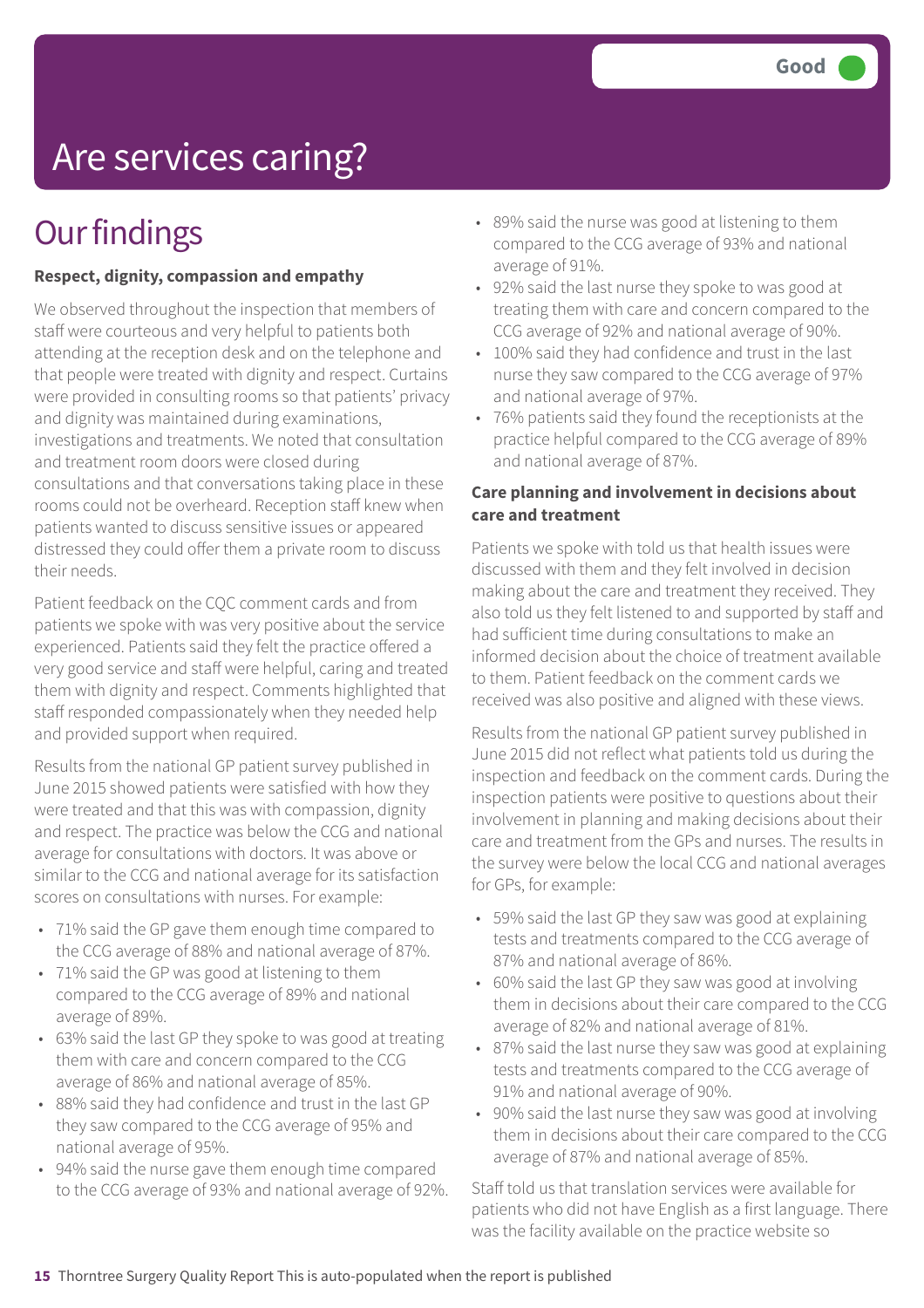# Are services caring?

information could be translated into other languages. The GPs in the practice also spoke other languages including Chinese and Urdu. There was no notice in the reception area informing patients the translation service was available.

### **Patient and carer support to cope emotionally with care and treatment**

There was information available in the waiting room for patients about how to access a number of support groups and organisations.

The practice's computer system alerted GPs if a patient was also a carer. There was a practice register of all people who were carers. Information was available on the website for carers to ensure they understood the various avenues of support available to them.

Staff told us that if families had suffered bereavement, their usual GP contacted them or sent them a sympathy card. This call was either followed by a patient consultation at a flexible time and location to meet the family's needs and/or by giving them advice on how to find a support service. A Bereavement Counsellor was also available to help recently bereaved patients.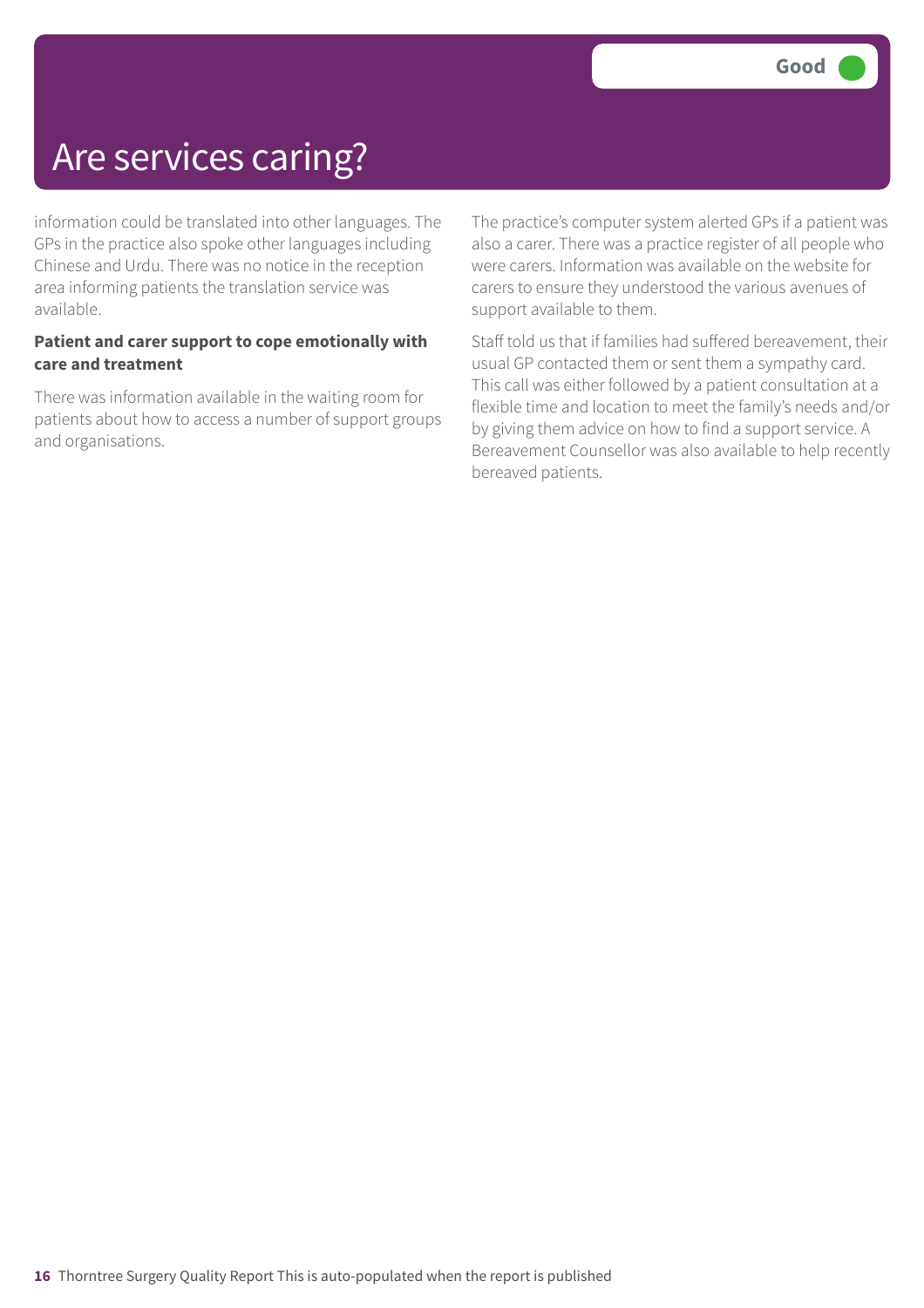# Are services responsive to people's needs?

(for example, to feedback?)

# **Our findings**

### **Responding to and meeting people's needs**

The practice worked with the local CCG to plan services and to improve outcomes for patients in the area. For example, the practice worked with the CCG and the community matron to identify their patients who were at high risk of attending accident and emergency or having an unplanned admission to hospital. Care plans were developed to reduce the risk of unplanned admissions or A/E attendances.

Services were planned and delivered to take into account the needs of different patient groups and to help provide flexibility, choice and continuity of care. For example;

- The practice opened on a Saturday morning once a month.
- The practice offered late evening appointments until 8.00pm on Tuesdays and Thursdays at the Park surgery site for working patients who could not attend during normal opening hours.
- There were longer appointments available for people with a learning disability.
- Appointments could be made on line, via the telephone and in person.
- Telephone consultations were available for working patients who could not attend during surgery hours or for those whose problem could be dealt with on the phone.
- Home visits were available for older patients and patients who would benefit from these.
- Urgent access appointments were available for children and those with serious medical conditions.
- There were disabled facilities and translation services available. There was a hearing loop available for patients who had hearing difficulties.
- The practice offered an enhanced service to provide vasectomy surgery for their patients and those from any practice in the South Tees area. They also provided a sexual health enhanced service at the providers Park Surgery site.

### **Access to the service**

The practice was open between 8.30am to 5.30pm Monday to Friday. Appointments were available from 9.00am to 4.50pm daily. The practice, along with all other practices in the South Tees CCG area had a contractual agreement for

the Northern Doctors Urgent Care service to provide Out of Hours services from 6.00pm Monday to Friday. This had been agreed with the NHS England Area Team. Between 5.30pm and 6.00pm the telephone lines were transferred to the providers Park Surgery site.

In addition to pre-bookable appointments that could be booked up to one week in advance, urgent appointments were also available for people that needed them. If patients needed to be seen urgently they would be fitted in that day and staff explained they may have a wait until the GP saw them. The patients we spoke with told us they could ring up on a morning and get an appointment the same day.

Results from the national GP patient survey published in June 2015 showed that patient's satisfaction with how they could access care and treatment was below the local CCG and national averages. This did not reflect the feedback we received on the day where patients told us they were satisfied with access. For example:

- 49% of patients were satisfied with the practice's opening hours compared to the CCG average of 79% and national average of 75%.
- 73% of patients said they could get through easily to the surgery by phone compared to the CCG average of 77% and national average of 73%.
- 60% of patients described their experience of making an appointment as good compared to the CCG average of 76% and national average of 73%.

### **Listening and learning from concerns and complaints**

The practice had a system in place for handling complaints and concerns. Its complaints policy and procedures were in line with recognised guidance and contractual obligations for GPs in England. There was a designated responsible person who handled all complaints in the practice.

We saw that information was available to help patients understand the complaints system. Information was on the practice website, in the patient information and complaints leaflets. We saw that the complaints policy had details of who patients should contact and the timescales they would receive a response by. Patients we spoke with were aware of the process to follow if they wished to make a complaint.

There had been no complaints received in the last 12 months. We looked at complaints that had been received in the last 12 months for the providers Park Surgery site and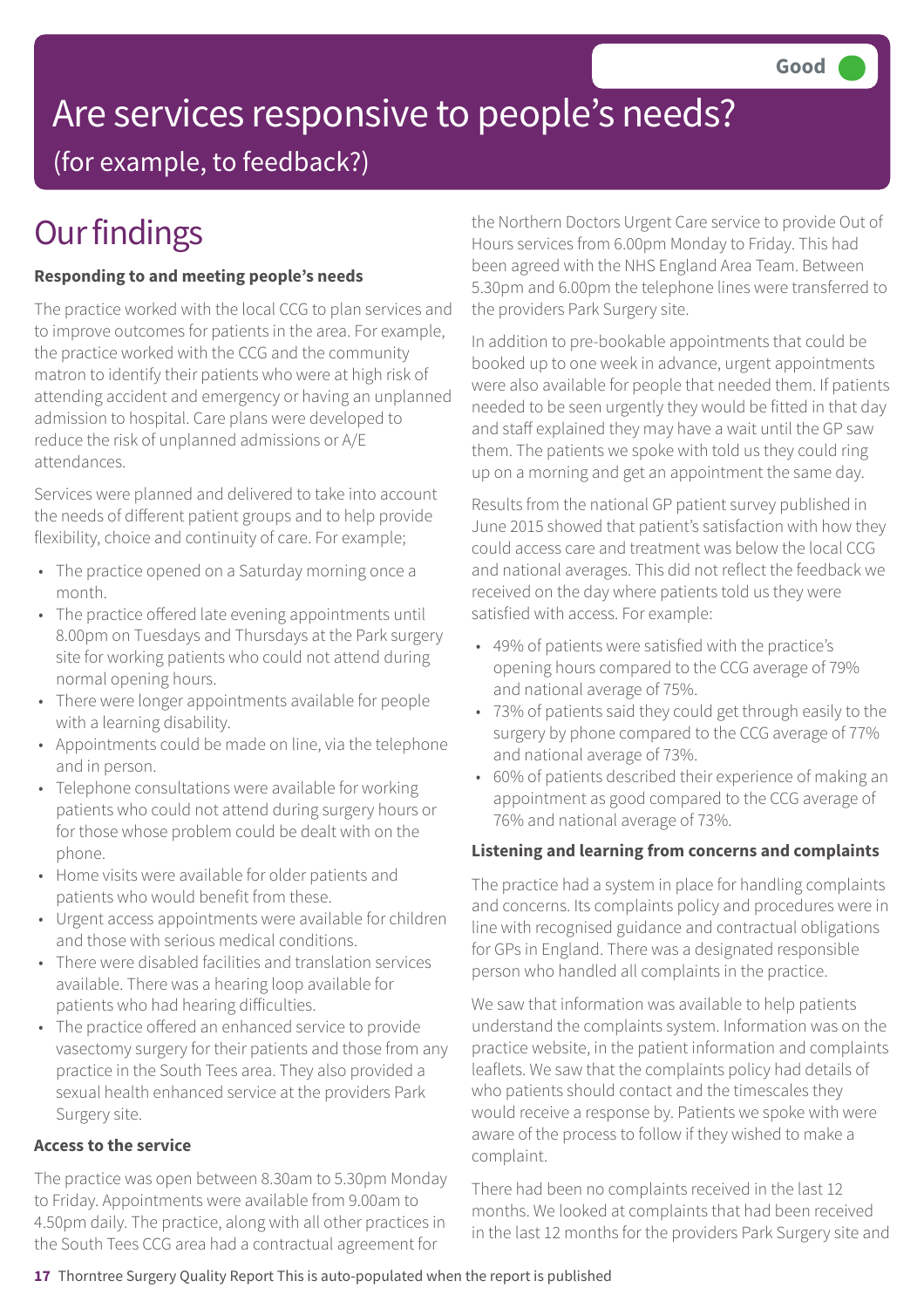# Are services responsive to people's needs?

### (for example, to feedback?)

found these were satisfactorily handled and dealt with in a timely way. We saw that patients had been involved in the complaint investigation and the practice was open when dealing with the complaint.

Lessons were learnt from concerns and complaints and action was taken to as a result to improve the quality of care.